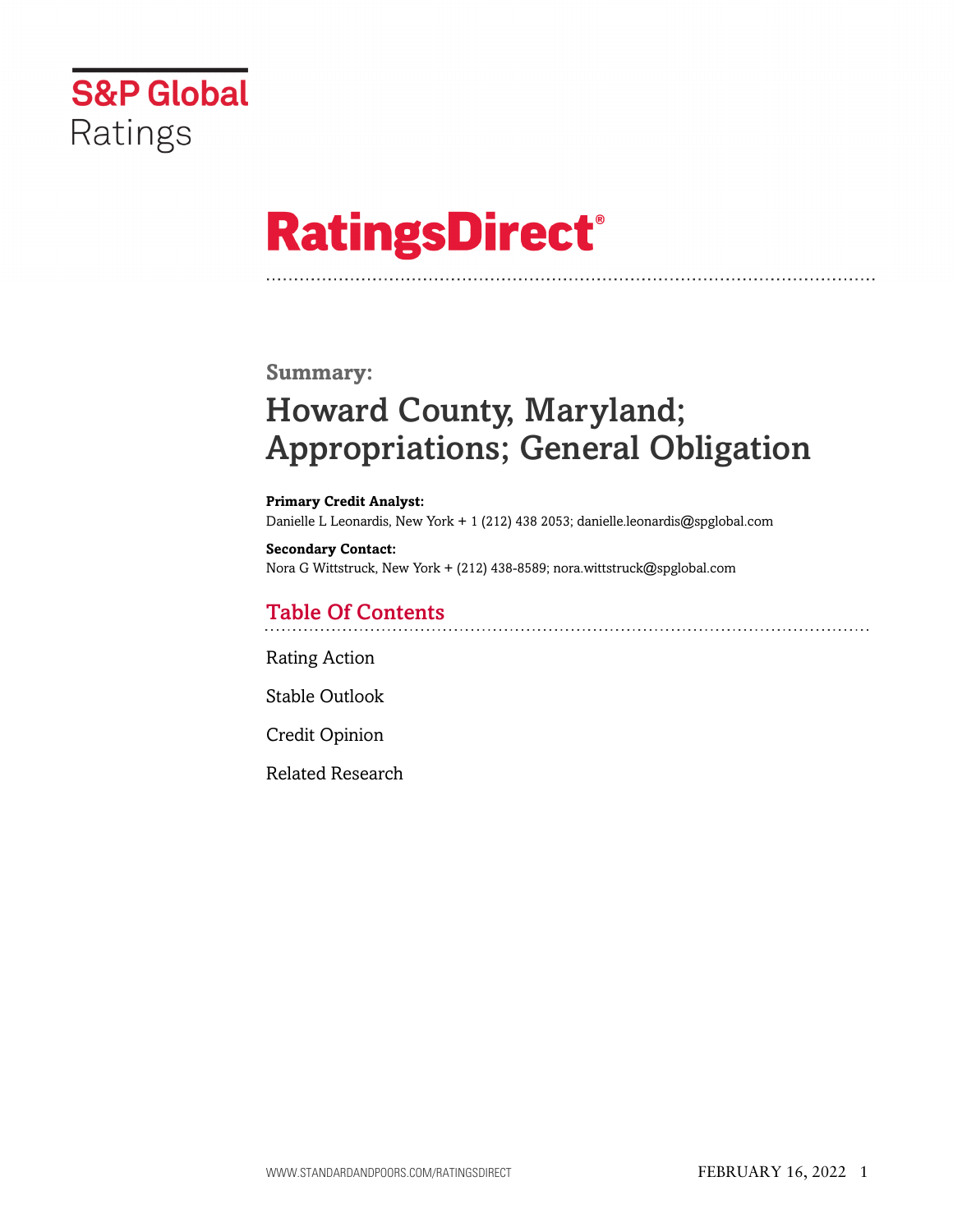#### **Summary:**

# Howard County, Maryland; Appropriations; General Obligation

| Credit Profile                                                |            |            |  |  |
|---------------------------------------------------------------|------------|------------|--|--|
| US\$65.68 mil cons pub imp proj bnds ser 2022A due 08/15/2041 |            |            |  |  |
| Long Term Rating                                              | AAA/Stable | <b>New</b> |  |  |
| US\$16.805 mil metro dist proj bnds ser 2022B due 08/15/2051  |            |            |  |  |
| Long Term Rating                                              | AAA/Stable | <b>New</b> |  |  |
| Howard Cnty GO                                                |            |            |  |  |
| Long Term Rating                                              | AAA/Stable | Affirmed   |  |  |

# <span id="page-1-0"></span>Rating Action

S&P Global Ratings assigned its 'AAA' long-term rating to Howard County, Md.'s series 2022A consolidated public improvement (CPI) project general obligation (GO) and series 2022B metropolitan district project GO bonds. At the same time, we affirmed our 'AAA' long-term rating on the county's existing GO bonds and our 'AA+' rating on the Howard County Housing Commission lease-revenue appropriation debt, supported by the county. The outlook is stable.

The county's full-faith-and-credit pledge secures the consolidated public improvement bonds as well as the metropolitan district bonds. Further securing the latter are special front-foot assessments on all property in the county, special annual ad valorem taxes levied on assessable property in the county, and water and sewer service charges and connection fees. If special assessment charges are insufficient to pay debt service, the county will levy and collect annually a tax or taxes against all taxable property within the entire corporate limits of the county in a rate and amount sufficient to provide payment of principal and interest on the bonds. For this reason, we rate the metropolitan district GO bonds based on the county's full-faith-and-credit pledge. We rate the commission's debt one notch off the GO rating on the county to account for the risk of appropriation.

We understand proceeds from the consolidated public improvement bonds will be used to refund the county's \$10.0 million line of credit (bond anticipation note) and pay or reimburse the county for various capital projects, while the metropolitan district bonds will be used to reimburse the county for water-and-sewer-related projects.

#### Credit overview

The county is a desirable affluent community with a strong economy, supported by a well-educated population, wealthy property tax base, and high household incomes, with access to the Baltimore and Washington metropolitan statistical areas (MSAs). In our opinion, these factors, along with stable financial operations and very strong management, including comprehensive policies and practices that have allowed them to weather several economic downturns, underpin the 'AAA' rating. Despite the recent challenges brought on by the pandemic, the county continues to experience economic growth and maintains a strong financial position and reserves as they continue to monitor and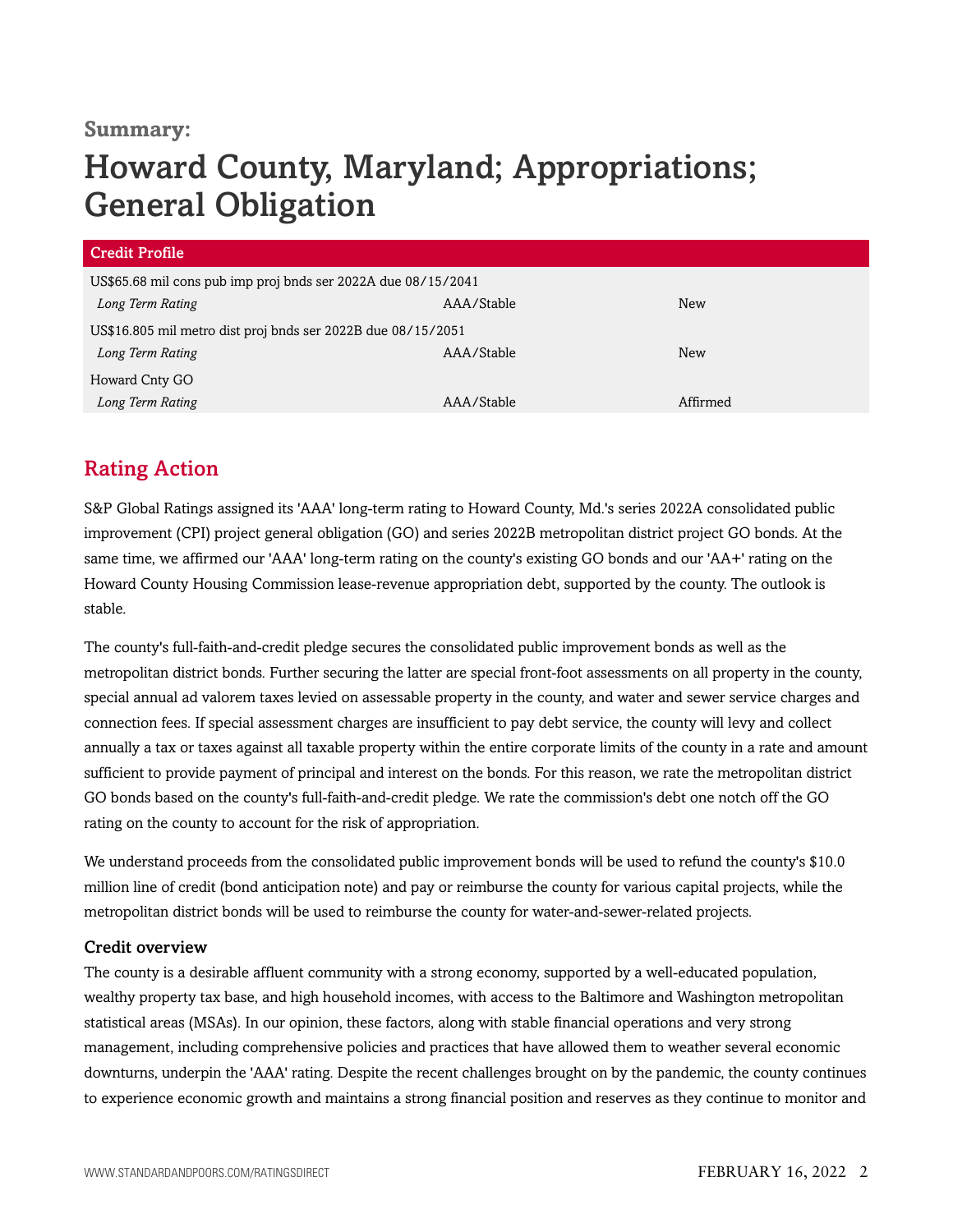adjust for potential anticipated multiyear revenue loss going forward. Similar to prior years, the county remains committed to developing balanced budgets using conservative budgeting practices and adhering to its many formal fiscal policies. We believe costs related to long-term liabilities remain affordable, particularly given the county's sizable and wealthy tax base and management's strong planning for current and future challenges. As a result, we do not expect to change the rating during the two-year outlook period.

Howard County's GO debt is eligible to be rated above the sovereign because we believe the county can maintain better credit characteristics than the nation in a stress scenario. Under our criteria, titled "Ratings Above The Sovereign: Corporate And Government Ratings—Methodology And Assumptions" (published Nov. 19, 2013, on RatingsDirect), the county has a predominantly locally derived revenue source, with property taxes and income taxes generating 94.3% of general fund revenue, coupled with an independent taxing authority and independent treasury management from the federal government.

In our opinion, the rating reflects the county's:

- Robust and growing economy with excellent access to Baltimore and Washington D.C. employment bases;
- Consistent tax base growth in an affluent community with no taxpayer concentration;
- Historically strong financial position with very strong reserves guided by a well-seasoned management team and several formal and well-adhered to fiscal policies;
- Manageable debt burden, which is not expected to pressure finances over the near term given the adherence to its formal debt management policy.

#### Environmental, social, and governance

We consider the county's social and governance risks neutral within our credit rating analysis. However, we view the county's HoCo RISE Business Assistant Grant Program to support businesses and organizations that were disproportionately affected by the pandemic, particularly those that underscored diversity and inclusion efforts, as positive for ensuring all members of the community received access to grant support. To date, the county has provided more than \$21.0 million in emergency funding to local businesses, primarily targeting retail, restaurants, farms, childcare providers, hotels and more. This successful program was recognized by the National Association of Counties. Although Ellicott City, a community within the county, has faced severe flooding in recent years, the county has implemented initiatives to reduce inland flooding occurrences and therefore we do not believe the county's environmental risks are elevated relative to peers, as these events are infrequent. To address flooding in Ellicott City, the county implemented the Ellicott City Safe and Sound Plan, which seeks to implement long-term flood mitigation in the Tiber Branch watershed. The plan consists of seven projects, with two under construction. While the county has applied for a Water Infrastructure Finance and Innovation Loan (WIFIA), which is currently under review, it has authorized the issuance of up to \$75 million of bonds for infrastructure repairs and improvements. Furthermore, the county is committed to combating climate change by championing several initiatives such as solar panel streetlights and reducing greenhouse gas emissions.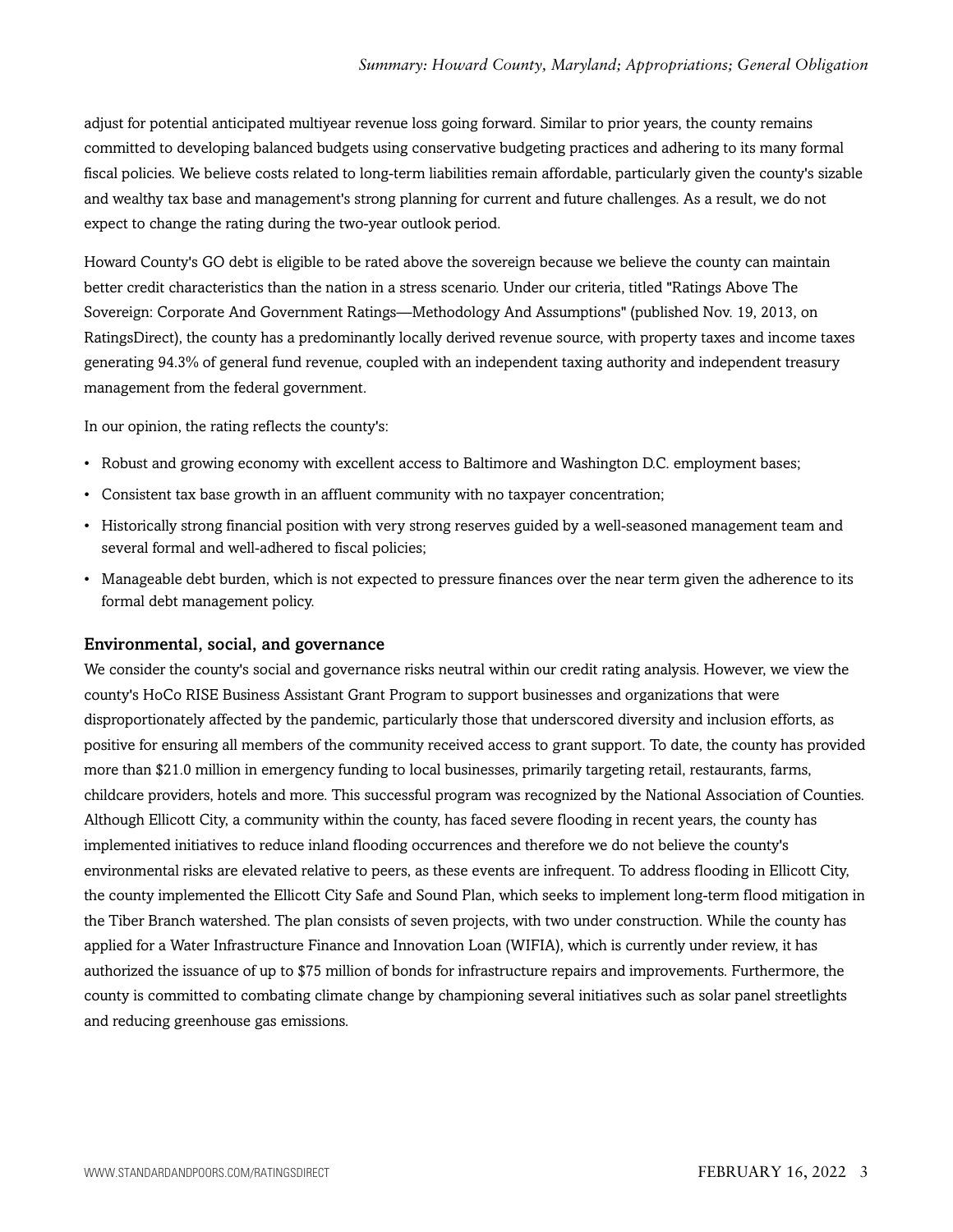# <span id="page-3-0"></span>Stable Outlook

#### Downside scenario

Although unlikely, if the county were to face fiscal pressures either from fixed or operational costs and available reserves drop to levels that are more commensurate with those of lower-rated peers, with no plans to rebuild in a timely manner, or should liquidity materially weaken, we could lower the rating.

# <span id="page-3-1"></span>Credit Opinion

#### Robust economy with excellent access to Baltimore and Washington D.C. that continues to experience growth even during the pandemic

Encompassing 251 square miles in the center of the state, Howard County is located just 15 miles, or less, from Baltimore City; Washington, D.C.; and Fort Meade. With an excellent transportation network, a highly educated workforce, and ample employment opportunities throughout the local and regional economy, primarily in the professional and business, education, and health care sectors, the county's wealth and income are well above average and unemployment is well below state and national averages. The county has historically been among the top 10 wealthiest counties across the nation. Having the second-highest job growth rate over the past five years at 2.3% (U.S. Bureau of Labor Statistics 2016-2021) and we believe strong job growth will continue with planned economic development underway.

Although the pandemic softened certain sectors of the county's economy such as hotels and retail, many have begun to rebound. The commercial sector is growing with stable vacancy rates. Economic development projects that had begun either prior to or during the pandemic have continued without interruption or delays. Recent projects include Rekor Systems (intelligence), A&M Supply (distribution), Cavalier Logistics (global logistics firm), and Komolo Inc. (food distributor). The county also serves as a catalyst for innovation with the recently opened Maryland Innovation Center (MIC) occupying nearly 50,000 square feet and already 85% leased, with focus on cybersecurity, health care, and medical technologies. Ongoing residential construction, which includes mixed-use, high-density developments, primarily in the Columbia area, and additional developments scattered throughout the county continues to be added to the landscape. Development continues in Columbia and Ellicott City. New construction--particularly in and around Columbia, one of the largest planned communities in Maryland--remains sound, in our view. Downtown Columbia is a focus of the county's economic development initiatives. Other notable projects include the development of two transit-oriented developments, which should further add to the tax base. Lastly, following the most recent flash flood, Ellicott City continues to see redevelopment. Given both the commercial and residential development and re-development and couple with continued property appreciation, assessed value continues to demonstrate healthy and consistent growth.

#### Very strong management and a well-seasoned management team that remains dedicated to ensuring fiscal stability

Highlights include management's:

• Historically conservative budget assumptions and the use of trend analysis, as well as consideration of future trends when budgeting;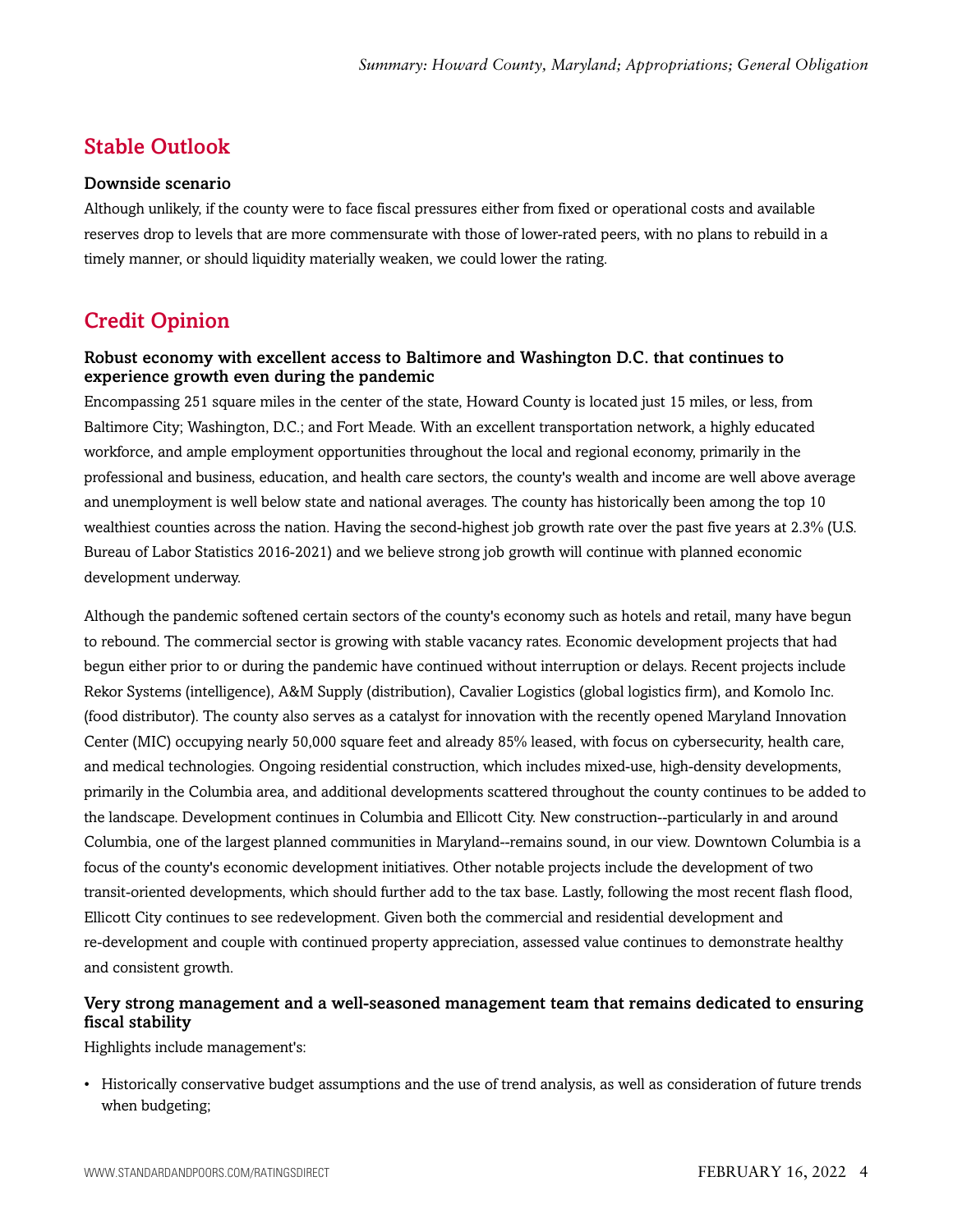- Monthly monitoring of budget-to-actuals, yet with no regular reporting provided to the county council;
- Five-year, long-term financial plan that the county updates annually;
- Five-year, long-term capital plan that the county updates annually, with funding sources identified;
- Formal investment policy that follows state guidelines, where the county council receives monthly reports on investments;
- Formal debt management policy, with a maximum level of aggregate bonds and other indebtedness of the county outstanding at any time equal to 4.8% of market value; and
- Formal stabilization fund policy that states the county will maintain at least 7% of previous-year expenditures. However, the county has met its goal of growing the policy reserves by an extra 3% of expenditures (bringing the total to 10% - including the rainy day fund) ahead of schedule.

The county has implemented a cybersecurity plan providing governance and oversight through transparency, leadership, and additional cybersecurity insurance. The county has invested 6% of the total information technology budget for cybersecurity prevention. Furthermore, to address flooding in Ellicott City, the county implemented the Ellicott City Safe and Sound Plan, which seeks to implement long-term flood mitigation in the Tiber Branch watershed.

#### Historically strong financial position and reserve levels even during several recessionary periods

Howard County has historically maintained strong budgetary performance and reserve levels. Conservative budgeting practices, several formal and well-adhered-to fiscal policies, active participation by the county's 22-member Spending Affordability Advisory Committee (SAAC), and coupled with a well-seasoned management team has aided in its sound financial position.

Fiscal 2021 closed with another well-above average \$126.7 million surplus, net of adjustments; and despite the pandemic. Management attributes the surplus to income taxes coming in well above budget along with federal stimulus funds. As a result, total available general fund balance, which includes the rainy-day fund, increased to \$325.4 million or a very strong 28.5% of expenditures. Although the county plans to increase pay-go funding for fiscal years 2022 and 2023, we understand there are no plans to significantly draw down on reserves over the near term. The county maintains a budget stabilization fund, or rainy-day fund, that is included in the committed portion of general fund balance, and which totaled \$77.65 million at fiscal year-end 2021. With board approval, the county can use this money, if necessary. Its stabilization fund policy calls for the maintenance of at least 7% of previous-year audited expenditures. Since inception, Howard County has not tapped its rainy-day fund. It also has additional revenues, outside of the general fund, which it could use, with approval, if needed. A total of \$56.8 million in CARES Act money has been awarded and spent in fiscal years 2021 and 2022. The county has been allocated \$63.2 million in ARPA funds, half of which it has received with the other half in June of 2022. The county is currently in the community engagement process of how it will be spent. Lastly, the county received an additional \$42.65 million in state and federal grant awards for other specific purposes such as rental/utility assistance and transportation.

Fiscal 2022 is projected to close with another surplus as revenues are exceeding budget, primarily from income and recordation taxes and further aided by federal stimulus funds. On the expenditures side, the county maintains its conservative position by taking ongoing proactive measures to generate savings including hiring freezes. In doing so, this will enable the county to position itself for any potential unforeseen costs in fiscal 2022 or fiscal 2023.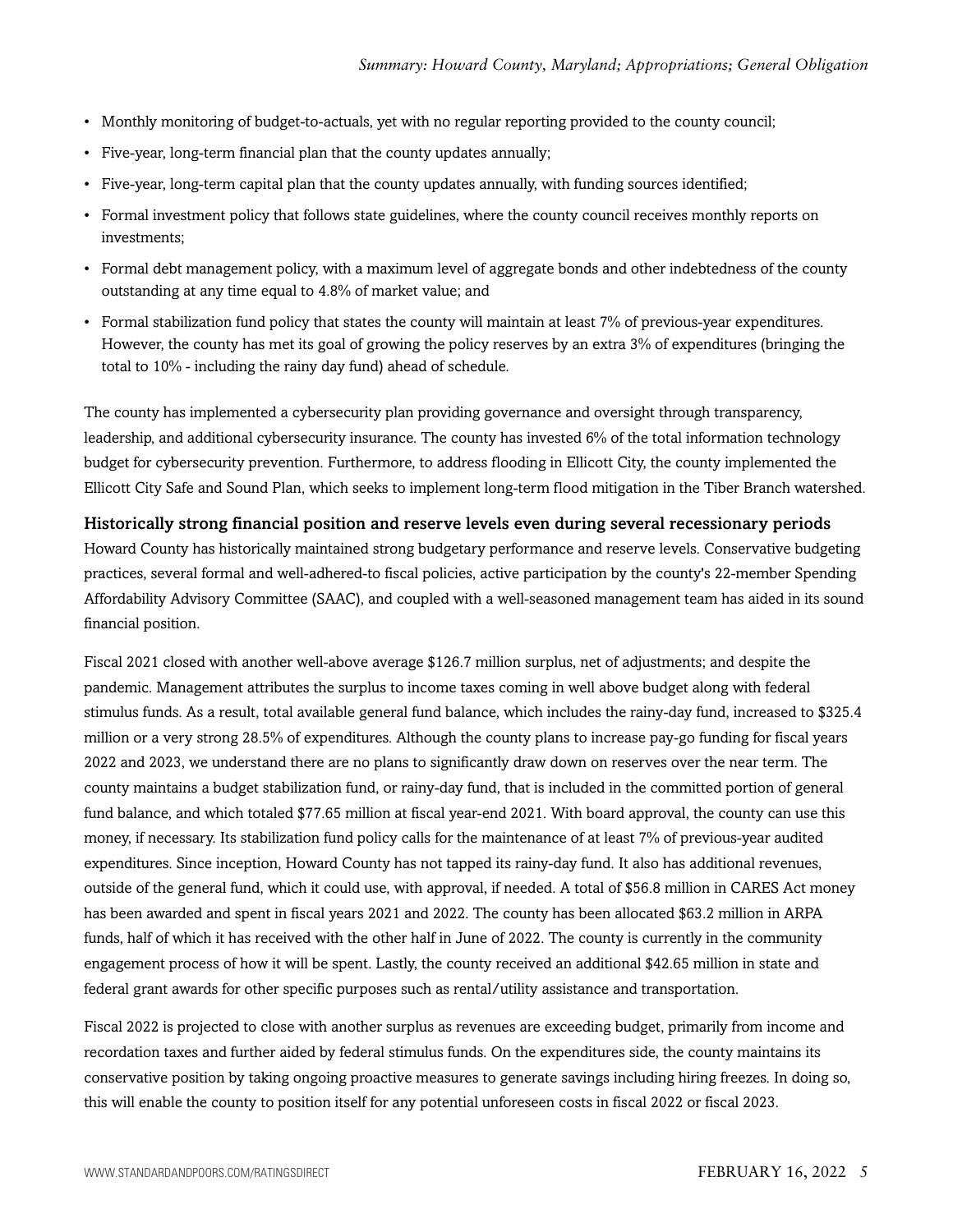The fiscal 2023 budget is currently being developed and will likely remain conservative with revenues and mindful of lingering pandemic-related costs.

The county continues to look for additional revenue enhancements to ensure budgetary balance, for both operations and capital needs. Between fiscal years 2020 and 2021, the county increased several taxes and fees, including raising the fire and rescue tax and establishing a new emergency medical services (EMS) fee, increasing the refuse curbside collection fee, and establishing a plastic-bag fee. For future capital needs, the county increased the school facilities surcharge and plans to increase the transfer tax. The school facilities surcharge will be phased in through fiscal 2022, increasing from its current \$1.32/square foot to \$7.50/square foot in fiscal 2022, with consumer price index adjustments thereafter.

In addition to the county's GO debt, it has several outstanding capital leases, a modest privately held taxable golf course refunding revenue notes and a \$200.0 million line of credit. However, we do not think they pose any material contingent liability risks to the county's liquidity position as the county maintains ample cash.

With conservative budgeting and formal fiscal policies already in place, we believe the county will continue to take the necessary steps to ensure fiscal stability and we do not expect its budgetary performance to deteriorate over the near term. However, we will continue to monitor the effects of COVID-19 and the related recession on the county's finances.

#### Manageable debt burden guided by a formal capital improvement plan and debt issuance policy

The county currently has \$1.83 billion of total direct debt outstanding, including the metropolitan district bonds. The county's formal capital improvement plan (CIP) for fiscal years 2023 through 2027 totals \$1.027 billion, with school, sewer and general county projects accounting for nearly half of identified projects. We understand that the county plans to issue approximately \$70 million-\$90 million of public improvement bonds annually for new capital projects identified in the annual capital budget, and approximately \$40 million-\$65 million annually for the metropolitan district for the foreseeable future. Nevertheless, given its overall debt profile and well embedded debt policies, we do not believe the county's debt profile will materially change as a result of its current CIP.

#### Manageable pension and other postemployment benefits (OPEB) cost

We do not believe pension and OPEB costs to currently be a pressure on the county as the plans are well-funded and discount rates, while still slightly elevated have gradually been reduced.

Howard County's combined required pension and actual OPEB contributions totaled 6.0% of total governmental fund expenditures in 2021. Of that amount, 3.3% represented required contributions to pension obligations, and 2.6% represented OPEB payments. The county made its full annual required pension contribution in 2021.

We expect Howard County will continue to absorb pension and OPEB cost increases into its overall budget; however, if these costs rise to levels that we believe account for an outsized portion of the budget compared with those of peers, our view of the county's debt and long-term liability profile could weaken.

Almost all county employees participate in one of these two pension plans:

• Howard County Retirement Plan. 91% funded with a net pension liability for the county of \$48.8 million, and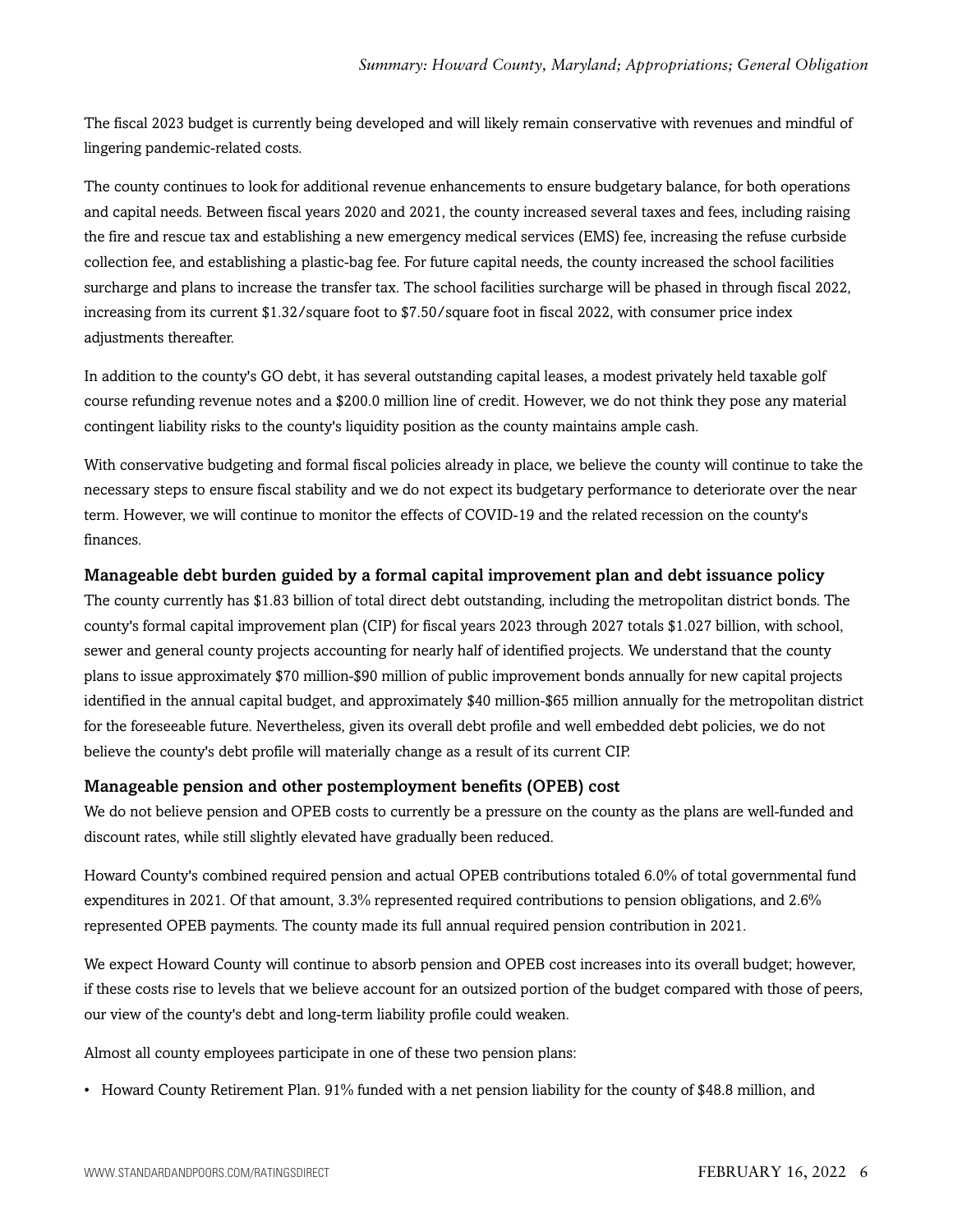• Howard County Police & Fire Employees' Retirement Plan. 83.2% funded with a net pension liability of \$130.85 million.

Both plans are county-administered, single-employer, defined-benefit, public employee retirement plans. The discount rate for these plans was reduced to 7.35% in fiscal 2022 (down from 7.45% in fiscal 2020). Investment gains and losses are smoothed over five years and actuarial gains and losses are amortized over 15 years for both plans. The county is considering continued reductions in the discount rate where feasible.

Additionally, a handful of employees (44 of July 1, 2021) participate in the Employee Retirement and Pension Systems of the State of Maryland.

The county provides OPEB to eligible employees through a single-employer, defined-benefit program administered by the county. Howard County maintains a trust for its OPEB benefits. In fiscal 2021, it contributed \$13.0 million to the trust in addition to the \$36.6 million in pay-go. Historically, it has contributed 100% of OPEB costs annually. For fiscal 2022, the county contribution to the liability is \$11.0 million with pay-go expected to be \$30.8 million. The market value of the trust assets was \$238.5 million as of Dec. 30, 2021.

Pension contributions, while at 100%, exceed our static funding metric for one of the two county plans (police & fire). However, given ongoing oversight of the plans, we do not expect plan contributions to materially change over the next couple of years.

#### Very strong institutional framework

The institutional framework score for Maryland counties is very strong.

| <b>Howard County, Maryland Key Credit Metrics</b>         |                    |            |                               |            |  |
|-----------------------------------------------------------|--------------------|------------|-------------------------------|------------|--|
|                                                           | <b>Most recent</b> |            | <b>Historical information</b> |            |  |
|                                                           |                    | 2021       | 2020                          | 2019       |  |
| Very strong economy                                       |                    |            |                               |            |  |
| Projected per capita EBI % of U.S.                        | 160                |            |                               |            |  |
| Market value per capita (\$)                              |                    | 173,166    |                               |            |  |
| Population                                                |                    |            | 329,133                       | 327,701    |  |
| County unemployment rate(%)                               |                    |            | 5.2                           |            |  |
| Market value (\$000)                                      |                    | 56,994,790 | 55,178,323                    | 53,412,616 |  |
| Ten largest taxpayers % of taxable value                  | 3.0                |            |                               |            |  |
| <b>Strong budgetary performance</b>                       |                    |            |                               |            |  |
| Operating fund result % of expenditures                   |                    | 11.1       | 6.0                           | (0.1)      |  |
| Total governmental fund result % of expenditures          |                    | 13.8       | 4.1                           | (2.0)      |  |
| Very strong budgetary flexibility                         |                    |            |                               |            |  |
| Available reserves % of operating expenditures            |                    | 28.5       | 17.4                          | 11.5       |  |
| Total available reserves (\$000)                          |                    | 325,402    | 197,072                       | 128,342    |  |
| Very strong liquidity                                     |                    |            |                               |            |  |
| Total government cash % of governmental fund expenditures |                    | 51         | 33                            | 25         |  |
| Total government cash % of governmental fund debt service |                    | 491        | 324                           | 273        |  |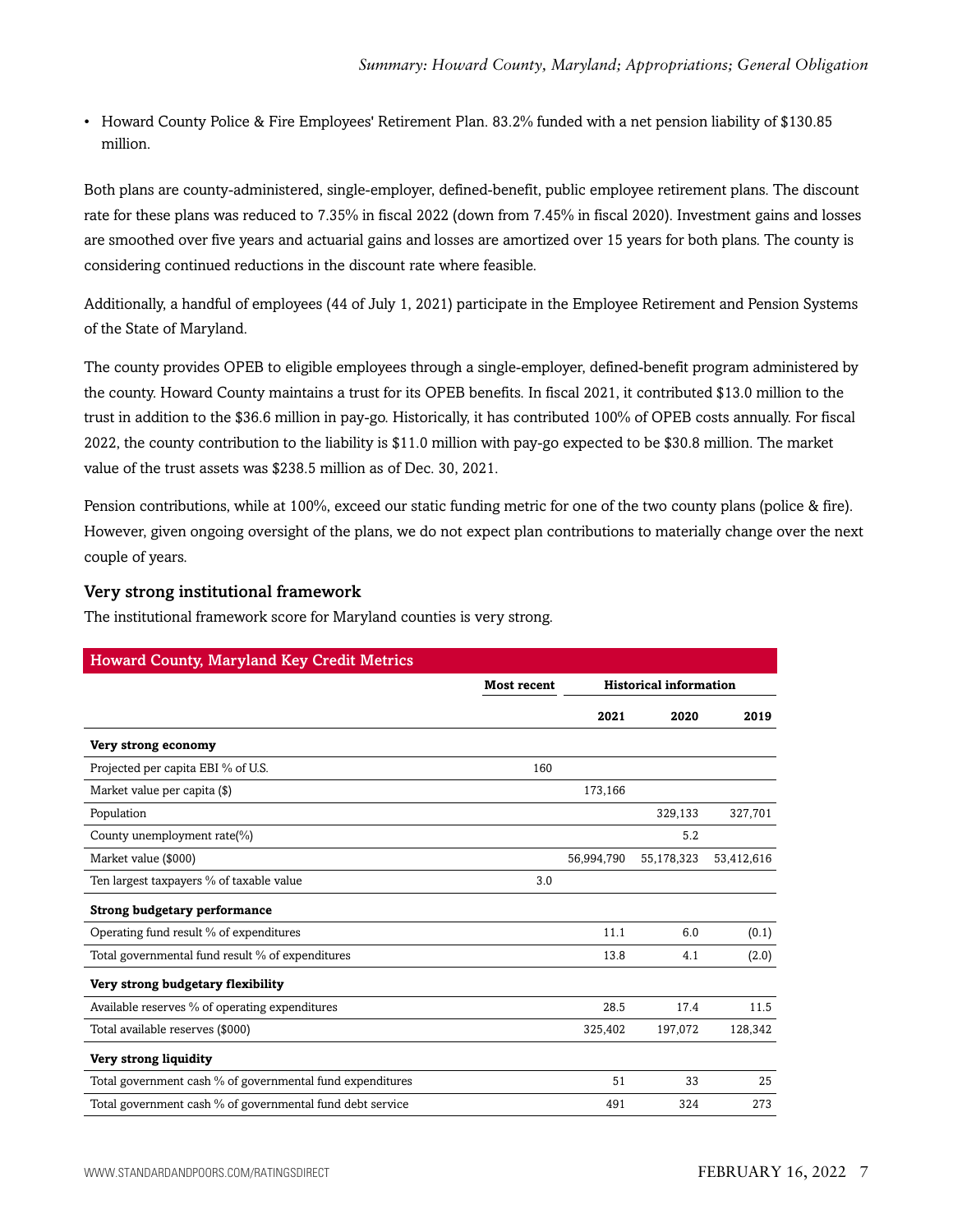| <b>Howard County, Maryland Key Credit Metrics (cont.)</b>         |             |                               |      |      |
|-------------------------------------------------------------------|-------------|-------------------------------|------|------|
|                                                                   | Most recent | <b>Historical information</b> |      |      |
|                                                                   |             | 2021                          | 2020 | 2019 |
| Very strong management                                            |             |                               |      |      |
| Financial Management Assessment                                   | Strong      |                               |      |      |
| Adequate debt & long-term liabilities                             |             |                               |      |      |
| Debt service % of governmental fund expenditures                  |             | 10.4                          | 10.3 | 9.3  |
| Net direct debt % of governmental fund revenue                    | 90          |                               |      |      |
| Overall net debt % of market value                                | 2.5         |                               |      |      |
| Direct debt 10-year amortization (%)                              | 59          |                               |      |      |
| Required pension contribution % of governmental fund expenditures |             | 3.3                           |      |      |
| OPEB actual contribution % of governmental fund expenditures      |             | 2.6                           |      |      |
|                                                                   |             |                               |      |      |

#### **Very strong institutional framework**

<span id="page-7-0"></span>EBI--Effective buying income. OPEB--Other postemployment benefits. Data points and ratios may reflect analytical adjustments.

# Related Research

Through The ESG Lens 2.0: A Deeper Dive Into U.S. Public Finance Credit Factors, April 28, 2020

| Ratings Detail (As Of February 16, 2022)                                            |            |          |  |  |
|-------------------------------------------------------------------------------------|------------|----------|--|--|
| Howard Cnty certs of part eq prog                                                   |            |          |  |  |
| Long Term Rating                                                                    | AA+/Stable | Affirmed |  |  |
| Howard Cnty metro dist proj and rfdg bnd ser 2015A due 02/15/2045                   |            |          |  |  |
| Long Term Rating                                                                    | AAA/Stable | Affirmed |  |  |
| Howard Cnty metro dist proj rfdg bnds ser 2017 C dtd 04/25/2017 due 02/15/2018-2047 |            |          |  |  |
| Long Term Rating                                                                    | AAA/Stable | Affirmed |  |  |
| Howard Cnty metro dist rfdg bnds                                                    |            |          |  |  |
| Long Term Rating                                                                    | AAA/Stable | Affirmed |  |  |
| Howard Cnty GO                                                                      |            |          |  |  |
| Long Term Rating                                                                    | AAA/Stable | Affirmed |  |  |
| Howard Cnty GO metro dist bnds                                                      |            |          |  |  |
| Long Term Rating                                                                    | AAA/Stable | Affirmed |  |  |
| <b>Howard Cnty Hsg Commission, Maryland</b>                                         |            |          |  |  |
| Howard Cnty, Maryland                                                               |            |          |  |  |
| Howard Cnty Hsg Commission lse rev rfdg bnds                                        |            |          |  |  |
| Long Term Rating                                                                    | AA+/Stable | Affirmed |  |  |

Certain terms used in this report, particularly certain adjectives used to express our view on rating relevant factors, have specific meanings ascribed to them in our criteria, and should therefore be read in conjunction with such criteria. Please see Ratings Criteria at www.standardandpoors.com for further information. Complete ratings information is available to subscribers of RatingsDirect at www.capitaliq.com. All ratings affected by this rating action can be found on S&P Global Ratings' public website at www.standardandpoors.com. Use the Ratings search box located in the left column.